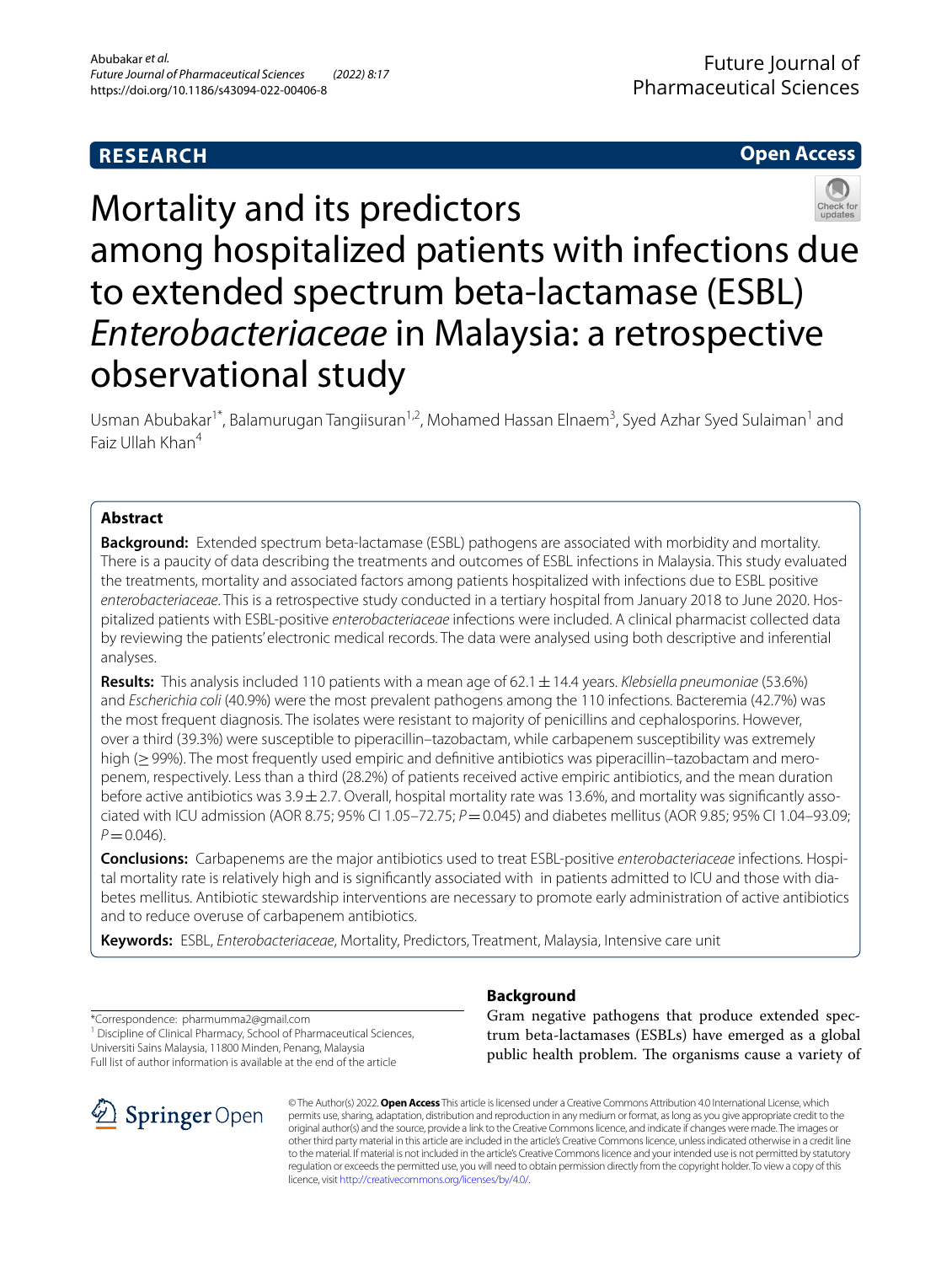infections, including those acquired in the community, hospitals, and healthcare settings [[1](#page-6-0)]. Infections caused by these organisms include pneumonia, bloodstream infection, urinary tract infection, peritonitis, biliary tract infection, central nervous system infection, skin and soft tissue infections, bone and joint infections [\[2](#page-6-1)]. Infections caused by ESBL producing pathogens are associated with higher mortality than corresponding infections due to non-ESBL pathogens  $[3]$  $[3]$ . The mortality rate for ESBL infections ranges between 3.7 and 22.1% [[2,](#page-6-1) [4](#page-7-0), [5](#page-7-1)] which may be explained by a delay in initiating active antibiotic therapy  $[1, 3]$  $[1, 3]$  $[1, 3]$  $[1, 3]$ . Due to their higher susceptibility profle compared to other classes of antibiotics such as beta-lactam and beta-lactamase inhibitor combinations, cephalosporins, and fuoroquinolones, carbapenems are considered the drug of choice for both empiric and defnitive therapy of infections caused by ESBL pathogens [\[1](#page-6-0),  $\left[6\right]$ . The increased use of carbapenems, on the other hand, has resulted in the emergence and spread of carbapenemresistant microorganisms [[7\]](#page-7-3).

Enterobacteriaceae is a family of Gram negative bacteria that includes Citrobacter, Klebsiella, Escherichia, and Proteus species. These organism cause a range of community and hospital-acquired infections. In Malaysia, approximately one-third of *Escherichia coli* and *Klebsiella pneumoniae* and two-third of *Acinetobacter baumanii* are resistant to third generation cephalosporin, respectively  $[8]$ . The National Antimicrobial Guideline recommends using carbapenems for empiric treatment of infections caused by ESBL producing gram-negative bacteria [\[9\]](#page-7-5). According to available data, the mortality rate associated with infection caused by an ESBL pathogen is quite high, ranging between 3.7 and 22.1% [\[2,](#page-6-1) [4,](#page-7-0) [5](#page-7-1)]. In addition, the mortality rate is higher in patients with severe infections, severe sepsis or shock, advanced age, hospital-acquired infections, and rapidly fatal underlying disease; in patients with *K. pneumoniae* infection; in patients who received inappropriate empirical therapy; and those admitted to the intensive care unit [\[2](#page-6-1), [10](#page-7-6)[–13](#page-7-7)]. There is a paucity of data in Malaysia on the rate and risk factors associated with mortality in patients infected with ESBL pathogens. Identifcation of risk factors for mortality is critical for designing efective interventions aimed at improving treatment outcomes and reducing antibiotic overuse and resistance. This study aims to determine the microbiological characteristics, treatment outcomes, and risk factors for mortality in patients with *enterobacteriaceae* infection caused by ESBL*s*.

## **Method**

#### **Study design and study setting**

This is a retrospective observational cohort study involving patients who had ESBL positive *enterobacteriaceae* infections at a tertiary hospital located on the Eastern Coast of Malaysia. The hospital provides a range of services including medicine, surgery, orthopaedic, critical care, nursing, pharmacy, microbiological and laboratory services.

#### **Study population**

The study population includes all adults with ESBL positive *enterobacteriaceae* infections hospitalized at the hospital from January 2018 to June 2020. All infections including central nervous, respiratory tract, urinary tract, gastrointestinal tract, intra-abdominal and bloodstream infections, as well as both community and hospitalacquired infections were included. Those with monoand polymicrobial infections were included. Those colonized (culture positive but without signs and symptoms of infection) with ESBL positive *enterobacteriaceae* and those with an infection without hospitalization were excluded.

## **Data collection**

All adult patients hospitalized with an infection due to ESBL positive *enterobacteriaceae* infections from 01st January 2018 to 30th June 2020 in the selected hospital who fulfl the inclusion criteria were included in the study. A list of patients with infections due to ESBL positive *enterobacteriaceae* with their hospital numbers was obtained by the investigators from the medical microbiology unit of the hospital. The electronic medical records of the identifed patients was reviewed by a clinical pharmacist, who has expertise in infectious diseases and antimicrobial stewardship, for data collection. The electronic medical record was accessed and reviewed after approval from the hospital management. Data was collected retrospectively through the review of patient's medical records and medication chart. The following information was collected: demographic information such as age, gender, race, ward location, date of admission and discharge; and clinical information such as (i) information related to diagnosis and type of infection (community- and hospital-acquired) [\[14](#page-7-8)], presentation with sepsis or shock [[15\]](#page-7-9), immune status (severe- versus non-severe immunosuppression), comorbidity, recent surgery (any surgical procedure within 3 months before diagnosis) and recent hospitalization (hospitalization within 3 months before diagnosis), (ii) information related to clinical monitoring: laboratory results, vital signs such as highest daily temperature, highest heart rate, highest respiratory rate and lowest daily blood pressure, and (iii) information regarding empiric and defnitive antibiotics used for treatment. Other data collected include microbiological information such as date culture was taken, pathogen isolated and complete antibiotic susceptibility of the isolates, date of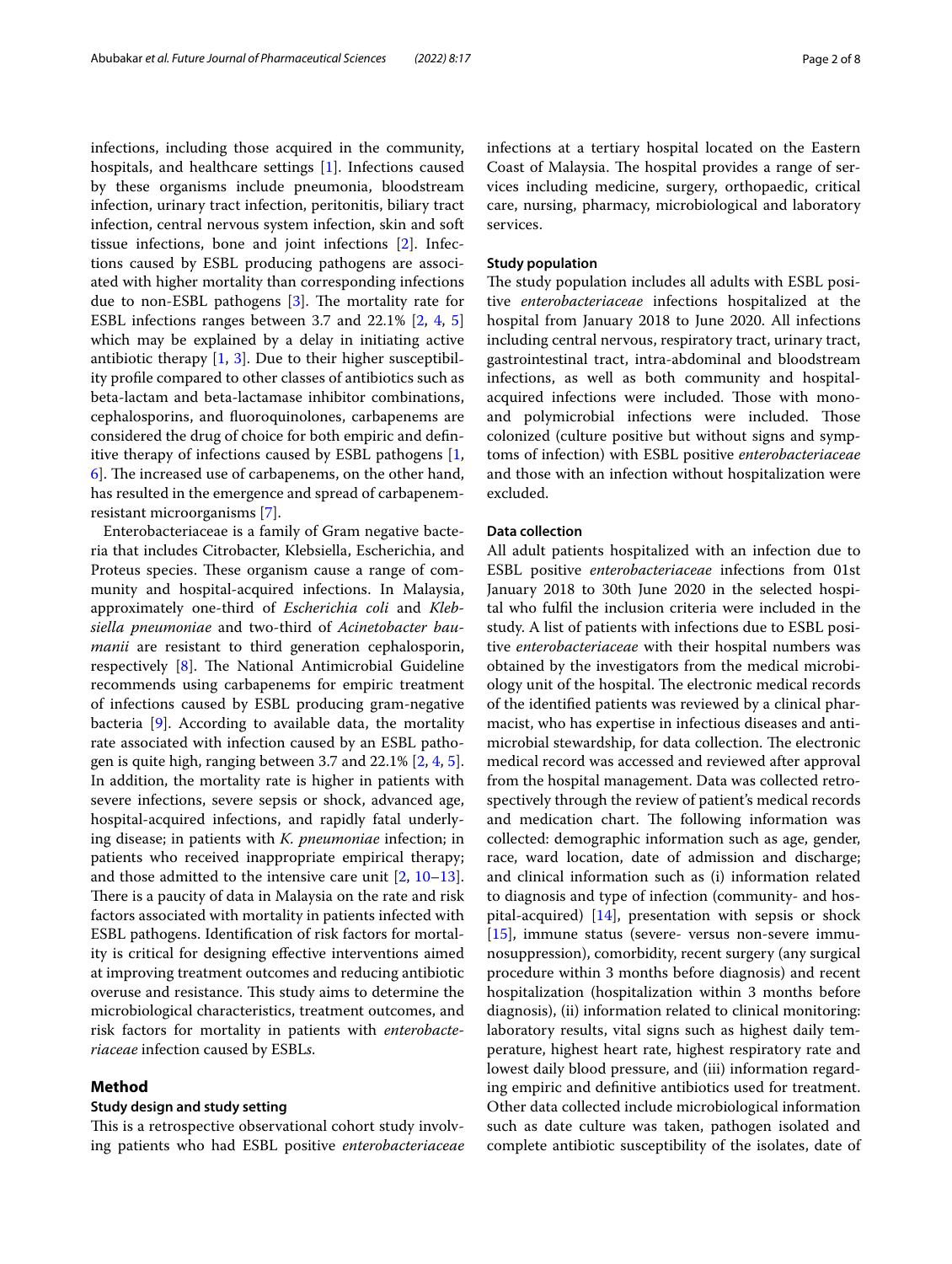## **Defnition of terms and outcomes**

Community-acquired infections refer to any infection that starts outside hospital setting or manifests within 48 h after admission into the hospital  $[16]$ . Hospitalacquired infection is defned as an infection in which the signs and symptoms begin 48 h or more after hospital admission or infection present at the time of admission or manifests within 48 h after re-admission in patients who were recently discharged from the hospital [\[16](#page-7-10)]. Empirical therapy is defned as an antimicrobial therapy initiated before identifcation of the causative pathogen while defnitive therapy is the treatment given after the isolate is known. Severe immunosuppression is defned as any of the following: neutropenia,  $\langle$  <500/mL), leukaemia, lymphoma, HIV infection with<200 CD4/mL, solid organ or hematopoietic stem cell transplantation, cytotoxic chemotherapy, steroids (>15 mg of prednisone daily for  $>$  2 weeks) [[3](#page-6-2)]. Antimicrobial susceptibility was performed by automated system (Vitek 2) and interpreted using Clinical and Laboratory Standards Institute (CLSI) recommendations.

#### **Data analysis**

The data would be analysed using Statistical Package for the Social Sciences (SPSS) version 22. The data would be de-identifed before analysis. Categorical data would be reported as frequency with percentage while continuous data would be presented as mean (with standard deviation) or median. Bivariate and multivariate regression analyses would be used to determine the risk factors associated with mortality. Only variables that demonstrated statistical significance  $(P<0.05)$  in the bivariate analysis would be included in the multivariate model. *P* value less than 0.05 would be considered as statistical significance.

### **Results**

#### **Demographic and clinical characteristics of the patients**

A total of 110 patients were included in this analysis with a mean age of  $62.1 \pm 14.4$  years. There were more males (58.2%) and Malays (86.4%) included in the analysis. About 22% had intensive care unit admission while 48.5% had sepsis/septic shock. Bacteremia (42.7%) and urinary

<span id="page-2-0"></span>

|  | Table 1 Demographic and clinical characteristics of the patients |  |  |  |  |
|--|------------------------------------------------------------------|--|--|--|--|
|--|------------------------------------------------------------------|--|--|--|--|

| Variable                        | Frequency       | Percentage |
|---------------------------------|-----------------|------------|
| Mean age (SD) in years          | $62.1 \pm 14.4$ |            |
| Gender                          |                 |            |
| Male                            | 64              | 58.2       |
| Female                          | 46              | 41.8       |
| Race                            |                 |            |
| Malay                           | 95              | 86.4       |
| Chinese                         | $\overline{4}$  | 3.6        |
| Indian                          | 8               | 7.3        |
| Others                          | 3               | 2.7        |
| Intensive care unit admission   | 24              | 21.8       |
| Recent surgery                  | 56              | 50.9       |
| Recent hospitalization          | 66              | 60.0       |
| Immunocompromise                | 22              | 20.0       |
| Presence of comorbidities       | 97              | 88.2       |
| Type of comorbidity             |                 |            |
| Hypertension                    | 61              | 55.5       |
| Diabetes                        | 53              | 48.2       |
| Chronic kidney disease          | 34              | 30.9       |
| Malignancy                      | 21              | 19.1       |
| Dyslipidemia                    | 17              | 15.5       |
| Stroke                          | 15              | 13.6       |
| Ischemic heart disease          | 12              | 10.9       |
| Benign prostate hyperplasia     | 11              | 10.0       |
| Sepsis/septic shock             | 53              | 48.2       |
| Diagnosis                       |                 |            |
| Bacteremia                      | 47              | 42.7       |
| Urinary tract infections        | 38              | 34.5       |
| Surgical site infections        | 12              | 10.9       |
| Pneumonia                       | 7               | 6.4        |
| Skin and soft tissue infections | 5               | 4.5        |
| Intra-abdominal infections      | 1               | 0.9        |
| Type of infection               |                 |            |
| Hospital-acquired               | 50              | 45.5       |
| Community-acquired              | 60              | 54.5       |

SD, standard deviation

tract infection (34.5%) were the most common infections. Most of the infections (54.5%) were community-acquired infections. Table [1](#page-2-0) summarises the characteristics of the patients included in the study.

#### **Patients' laboratory data on the frst day of infection**

Of the 110 patients, 37.3%, 68.2%, and 17.3% had fever, elevated total white blood cell count, and thrombocytopenia, respectively. About 50% had elevated serum creatinine and urea levels while 51.8% had hypoalbuminemia. Tachycardia and anemia was observed in 47.3% and 74.5% of the infections, respectively. Table [2](#page-3-0)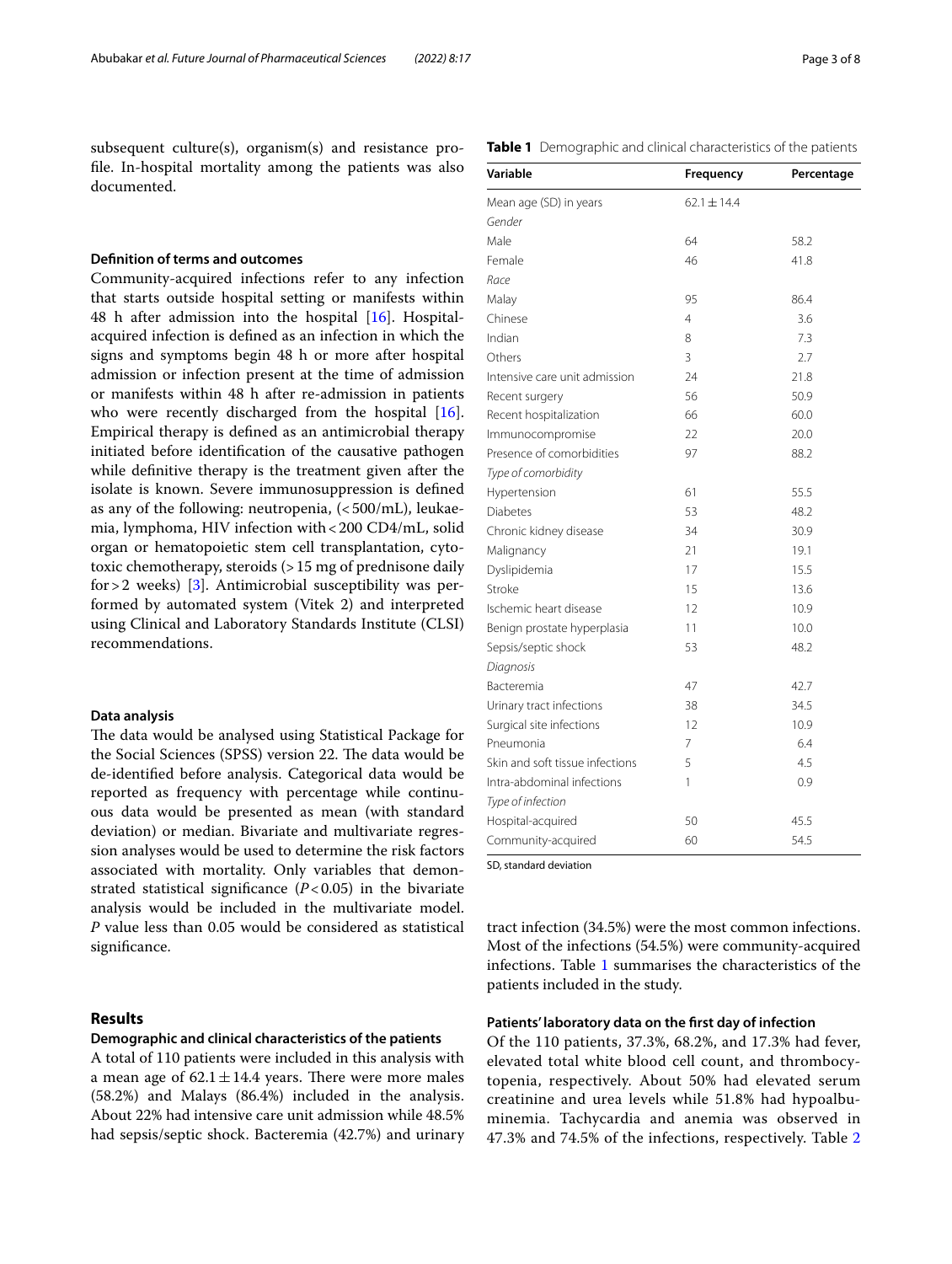<span id="page-3-0"></span>**Table 2** Patients' laboratory data on the first day of infection

| Variable              | <b>Frequency</b> | Percentage (%) |
|-----------------------|------------------|----------------|
| Fever                 | 41               | 37.3           |
| Leucocytosis          | 75               | 68.2           |
| Intubation            | 25               | 22.7           |
| Hemodynamic support   | 6                | 5.5            |
| Tachycardia           | 52               | 47.3           |
| High serum creatinine | 56               | 50.9           |
| High serum urea       | 57               | 51.8           |
| Anaemia               | 82               | 74.5           |
| Thrombocytopenia      | 19               | 17.3           |
| Hypoalbuminemia       | 57               | 51.8           |
| Hyperbilirubinemia    | 17               | 15.5           |
| Transaminitis         | 32               | 29.1           |

describes the laboratory parameters and the mortality rates among the patients.

# **Microbiology of extended spectrum beta‑lactamase producing enterobacteriaceae**

Of the 110 infections, *K. pneumonia* (53.6%) and *E. coli* (40.9%) were the most common pathogens. Other organisms include *Proteus mirabilis* and *Citrobacter* spp*.* About 18% of the infections were polymicrobial infections. Overall, there was high resistant rate to penicillins such as ampicillin and amoxicillin, and cephalosporins among the isolates. However, more than one-third (39.3%) were susceptible to piperacillin–tazobactam. Susceptibility to carbapenems including meropenem and imipenem was very high ( $\geq$  99%). Table [3](#page-3-1) shows the antibiotics susceptibilities of the ESBL *enterobacteriaceae* isolates.

# **Empiric and defnitive antibiotic therapy for ESBL positive**  *enterobacteriaceae* **infections**

Several antibiotics were used for empiric antibiotics therapy among the patients including piperacillin–tazobactam (23.6%), ceftriaxone (12.2%), cefuroxime (10.6%) and meropenem (9.8%). Combination empiric antibiotics was administered in 13.6% of the infections. Less than onethird of the patients (28.2%) received an efective empiric antibiotics. Carbapenems including meropenem (80.4%) and imipenem (9.8%) were the most commonly used definitive antibiotics, followed by ciprofloxacin (4.3). The use of combination definitive antibiotics was lower  $(5.5%)$  compared to the empiric therapy. The mean duration before active antibiotic therapy was 3.9 days. Table [4](#page-4-0) summarises the antibiotics used for empirical and defnitive therapy among patients with carbapenem-resistant infections.

<span id="page-3-1"></span>

| Table 3 Antibiotics         | susceptibilities | ESBL | positive |
|-----------------------------|------------------|------|----------|
| enterobacteriaceae isolates |                  |      |          |

| <b>Antibiotics</b>                   | Frequency (%) |                        |             |  |
|--------------------------------------|---------------|------------------------|-------------|--|
|                                      | Sensitive     | Intermediate Resistant |             |  |
| Ampicillin ( $n = 108$ )             | 0(0.0)        | 0(0.0)                 | 108 (100.0) |  |
| Amoxicillin ( $n = 100$ )            | 0(0.0)        | 0(0.0)                 | 14 (100.0)  |  |
| Piperacillin-tazobactam ( $n = 61$ ) | 24 (39.3)     | 19(31.1)               | 18 (29.5)   |  |
| Amoxicillin-clavulanate ( $n = 79$ ) | 1(1.3)        | 19 (24.1)              | 59 (74.7)   |  |
| Ampicillin-sulbactam $(n=21)$        | 0(0.0)        | 2(9.5)                 | 19 (90.5)   |  |
| Cefuroxime ( $n = 109$ )             | 0(0.0)        | 0(0.0)                 | 109 (100.0) |  |
| Ceftazidime ( $n = 89$ )             | 0(0.0)        | 3(3.4)                 | 86 (96.6)   |  |
| Ceftriaxone ( $n = 56$ )             | 0(0.0)        | 0(0.0)                 | 56 (100.0)  |  |
| Cefotaxime ( $n = 106$ )             | 0(0.0)        | 0(0.0)                 | 106 (100.0) |  |
| Cefepime ( $n = 90$ )                | 0(0.0)        | 4(4.4)                 | 86 (95.6)   |  |
| Gentamicin ( $n = 69$ )              | 18 (26.1)     | 2(2.9)                 | 49 (71.0)   |  |
| Imipenem ( $n = 107$ )               | 106 (99.1)    | 0(0.0)                 | 1(0.9)      |  |
| Meropenem ( $n = 107$ )              | 106 (99.1)    | 1(0.9)                 | 0(0.0)      |  |
| Ertapenem ( $n = 104$ )              | 103 (99.0)    | 0(0.0)                 | 1(1.0)      |  |
| Ciprofloxacin ( $n = 79$ )           | 7(8.9)        | 19 (24.1)              | 53 (67.1)   |  |
| Cotrimoxazole ( $n = 90$ )           | 14 (15.6)     | 0(0.0)                 | 76 (84.4)   |  |
| Nitrofurantoin $(n=9)$               | 0(0.0)        | 1(11.1)                | 8(88.9)     |  |

# **Treatment outcomes and univariate regression analysis for factors associated with in‑hospital mortality**

Overall, in-hospital rate among the patients was 13.6%. Secondary infections were reported in 12 (10.9%) patients including *candida* infection (*n*=7), *trichosporon asahii* (*n*=2) and carbapenem-resistant gram negative bacilli infection  $(n=4)$ . Univariate logistic regression analysis showed that ICU admission (odds ratio [OR] 11.57; 95% confdence interval [CI] 3.43–38.96; *P*<0.001), sepsis/ septic shock (OR 17.87; 95% CI 2.24–142.27; *P*=0.006), diabetes mellitus (OR 3.40; 95% CI 1.01–11.46; *P*=0.048), empiric piperacillin–tazobactam (OR 5.62; 95% CI 1.79– 17.67;  $P = 0.003$ ) and elevated serum creatinine (OR 7.86; 95% CI 1.68–36.75; *P*=0.009). Other variables associated with mortality were thrombocytopenia (OR 4.20; 95% CI 1.28–13.78; *P*=0.018) and transaminitis (OR 4.69; 95% CI 1.[5](#page-5-0)1–14.60;  $P = 0.008$ ). Table 5 describes the univariate logistic regression analysis for factors associated with mortality.

# **Multivariate regression analysis for the predictors of mortality**

Multivariate logistic regression analysis revealed ICU admission (AOR 8.75; 95% CI 1.05–72.75; *P*=0.045) and diabetes mellitus (AOR 9.85; 95% CI 1.04–93.09;  $P=0.046$ ) were independently associated with in-hospital mortality among the patients. Table [6](#page-6-3) summarises the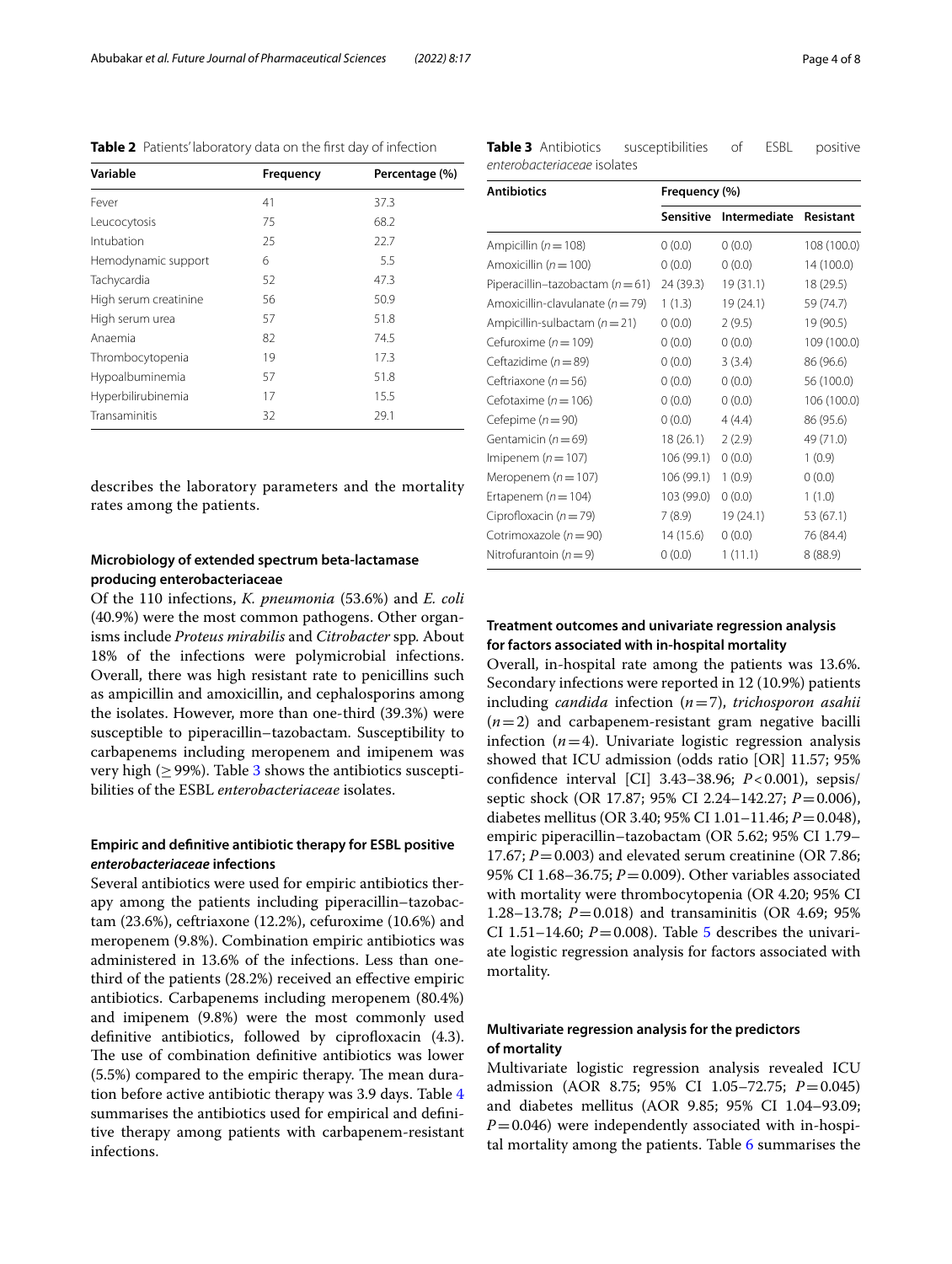<span id="page-4-0"></span>**Table 4** Antibiotics used for empiric and defnitive therapy among the patients

| Variable                                | Frequency      | Percentage (%) |
|-----------------------------------------|----------------|----------------|
| Active empiric therapy                  | 31             | 28.2           |
| Empiric antibiotics used ( $n = 129$ )  |                |                |
| Piperacillin-tazobactam                 | 29             | 23.6           |
| Ceftriaxone                             | 15             | 12.2           |
| Cefuroxime                              | 13             | 10.6           |
| Meropenem                               | 12             | 9.8            |
| Ampicillin-sulbactam                    | 12             | 9.8            |
| Ciprofloxacin                           | 8              | 6.5            |
| Amoxicillin-clavulanate                 | 6              | 4.9            |
| Metronidazole                           | 6              | 4.9            |
| Ceftazidime                             | 4              | 3.3            |
| Vancomycin                              | 4              | 3.3            |
| Cefoperazone                            | 4              | 3.3            |
| Azithromycin                            | $\overline{4}$ | 3.3            |
| Imipenem                                | $\overline{2}$ | 1.6            |
| Trimethoprim/sulfamethoxazole           | $\overline{2}$ | 1.6            |
| Clindamycin                             | 1              | 0.8            |
| Cefepime                                | 1              | 0.8            |
| Combination empiric therapy             | 15             | 13.6           |
| Definitive antibiotics ( $n = 92$ )     |                |                |
| Meropenem                               | 74             | 80.4           |
| Imipenem                                | 9              | 9.8            |
| Ciproflocaxin                           | 4              | 4.3            |
| Piperacillin-tazobactam                 | 3              | 3.3            |
| Trimethoprim/sulfamethoxazole           | 1              | 1.1            |
| Ertapenem                               | 1              | 1.1            |
| Combination definitive therapy          | 6              | 5.5            |
| Mean duration before active antibiotics | $3.9 \pm 2.7$  |                |

multivariate logistic regression analysis for factors associated with in-hospital mortality.

#### **Discussion**

The current study investigated the treatment of ESBLpositive *enterobacteriaceae* infections, as well as the factors associated with mortality, in hospitalised patients in a tertiary hospital in Malaysia. The most frequently used empiric antibiotics were piperacillin–tazobactam, third, and second generation cephalosporins. However, resistance to these antibiotics was greater than 95% among ESBL positive *enterobacteriaceae* isolates, with the exception of piperacillin–tazobactam. The current study found that less than a third of patients received active empiric antibiotics, implying a high rate of inactive empiric antibiotic use in *enterobacteriaceae* infections caused by ESBLs. It has been demonstrated that inactive empiric antibiotic therapy increases the risk of 30-day mortality in patients diagnosed with ESBL *enterobacteriaceae*

bacteremia [[2\]](#page-6-1). In addition, the duration before active antibiotic therapy was approximately 4 days, highlighting the length of time patients used inactive antibiotics. As a result, antimicrobial stewardship strategies that promote early and appropriate antibiotic administration to patients are recommended. Hospital pharmacists have an important role in promoting early and appropriate use of antibiotics for ESBL-positive *enterobacteriaceae* infections. Previous studies have demonstrated that hospital pharmacists contribute in promoting efective use of antibiotics and improving clinical outcomes [[17](#page-7-11), [18\]](#page-7-12). However, lack of training and support limit hospital pharmacists' participation in antimicrobial stewardship services  $[19]$  $[19]$ . Therefore, training of hospital pharmacists and their involvement in antimicrobial stewardship programme is recommended [[20](#page-7-14), [21\]](#page-7-15).

Although, more than a third of the isolates had in-vitro susceptibility to piperacillin–tazobactam, carbapenems accounted for more than 90% of the defnitive antibiotics used in patients. Evidence from observational studies and meta-analysis have demonstrated that combination of beta-lactam beta-lactamase inhibitor are not inferior to carbapenems for the treatment of ESBL positive infections  $[1, 2, 22]$  $[1, 2, 22]$  $[1, 2, 22]$  $[1, 2, 22]$  $[1, 2, 22]$  $[1, 2, 22]$  $[1, 2, 22]$ . The widespread use of carbapenem for defnitive therapy in patients with urinary tract infection and community-acquired infections poses a threat to the emergence and spread of carbapenem resistant infections. Beta-lactam beta-lactamase inhibitor combinations have been shown to be efective as carbapenem alternatives, particularly in patients with communityacquired infections [\[1](#page-6-0)] or urinary tract infections [\[23](#page-7-17)]. This finding highlights the importance of antimicrobial stewardship interventions aimed at reducing patients' excessive carbapenem and preventing the emergence of carbapenem-resistant gram negative bacilli.

The study found a 13.6% in-hospital rate among patients hospitalised with infections caused by ESBL positive *enterobacteriaceae*. The mortality rate in this study is higher than that in a previous study conducted in the United States (US) [[10\]](#page-7-6), but lower than that in Singapore [[22\]](#page-7-16). Admission to an intensive care unit was found to be signifcantly associated with an increased risk of mortality in patients, which was consistent with the fndings of a previous study  $[10]$ . This is because patients admitted to the ICU typically have severe underlying infections often with septic shock and may be exposed to additional invasive procedures and devices. Previous research has established that advanced age, infections caused by *K. pneumoniae*, sepsis or septic shock, hospital-acquired infections, treatment with piperacillin–tazobactam and inactive empiric antibiotic therapy are all associated with increased mortality in patients diagnosed with ESBL producing *enterobacteriaceae* infections [\[2](#page-6-1),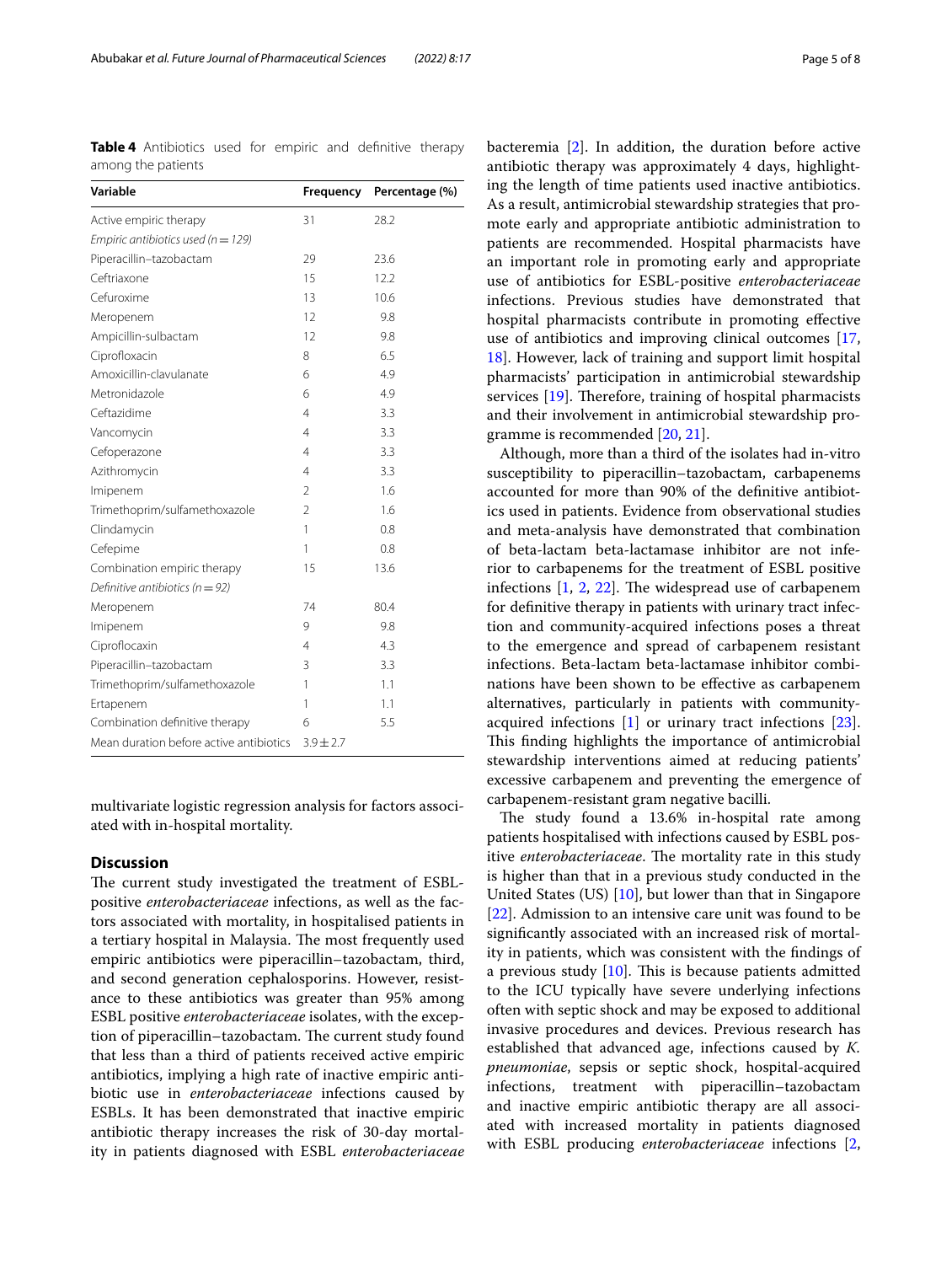## <span id="page-5-0"></span>**Table 5** Univariate logistic regression analysis for factors associated with in-hospital mortality

| Variable                                     | Odds ratio | 95% Confidence Interval | P value |
|----------------------------------------------|------------|-------------------------|---------|
| Age                                          | 1.02       | $0.97 - 1.06$           | 0.382   |
| Female gender                                | 0.58       | $0.19 - 1.74$           | 0.334   |
| Race                                         |            |                         |         |
| Malay                                        | Reference  |                         |         |
| Chinese                                      | 1.92       | $0.00 -$                | 0.581   |
| Indian                                       | 1.82       | $0.00 -$                | 0.999   |
| Others                                       | 1.46       | $0.00 -$                | 0.999   |
| Intensive care unit admission                | 11.57      | 3.43-38.96              | < 0.001 |
| Active empiric antibiotics                   | 1.11       | $0.39 - 3.18$           | 0.838   |
| Immunocompromised                            | 1.55       | $0.44 - 5.45$           | 0.490   |
| Sepsis/septic shock                          | 17.87      | 2.24-142.27             | 0.006   |
| Type of infection                            | 1.97       | $0.65 - 5.99$           | 0.229   |
| Pathogen                                     |            |                         |         |
| K. pneumoniae                                | Reference  |                         |         |
| E. coli                                      | 1.36       | $0.44 - 4.22$           | 0.586   |
| Others                                       | 1.48       | $0.15 - 14.63$          | 0.734   |
| <b>Diabetes mellitus</b>                     | 3.40       | $1.01 - 11.46$          | 0.048   |
| Hypertension                                 | 1.68       | $0.53 - 5.31$           | 0.372   |
| Chronic kidney disease                       | 2.17       | $0.71 - 6.57$           | 0.170   |
| Malignancy                                   | 1.64       | $0.46 - 5.80$           | 0.437   |
| Empiric piperacillin-tazobactam therapy      | 5.62       | 1.79-17.67              | 0.003   |
| Empiric beta-lactam beta-lactamase inhibitor | 2.35       | $0.77 - 7.15$           | 0.132   |
| Empiric meropenem                            | 0.54       | $0.06 - 4.56$           | 0.576   |
| Empiric carbapenem                           | 0.45       | $0.05 - 3.72$           | 0.459   |
| Days to active antibiotic therapy            | 1.00       | $0.99 - 1.00$           | 0.308   |
| Hemodynamic support                          | 28.00      | 2.17-361.21             | 0.011   |
| Fever                                        | 1.59       | $0.46 - 5.46$           | 0.457   |
| Leucocytosis                                 | 6.65       | $0.83 - 53.08$          | 0.074   |
| Tachycardia                                  | 0.91       | $0.29 - 2.82$           | 0.882   |
| Tachypnea                                    | 4.09       | $0.67 - 24.97$          | 0.127   |
| <b>Elevated serum creatinine</b>             | 7.86       | 1.68-36.75              | 0.009   |
| Elevated serum urea                          | 2.04       | $0.64 - 6.42$           | 0.222   |
| Anemia                                       | 2.44       | $0.51 - 11.60$          | 0.259   |
| Thrombocytopenia                             | 4.20       | 1.28-13.78              | 0.018   |
| Hypoalbuminemia                              | 4.44       | $1.17 - 16.76$          | 0.028   |
| Hyperbilirubinemia                           | 5.09       | $1.51 - 17.05$          | 0.008   |
| Polymicrobial infections                     | 0.65       | $0.13 - 3.17$           | 0.603   |
| Lowest systolic blood pressure               | 0.98       | $0.95 - 1.01$           | 0.432   |
| Lowest diastolic blood pressure              | 0.99       | $0.95 - 1.04$           | 0.840   |
| Bacteremia                                   | 1.64       | $0.55 - 4.89$           | 0.375   |
| Pneumonia                                    | 11.15      | 2.20-56.47              | 0.004   |
| <b>Urinary tract infection</b>               | 0.11       | $0.01 - 0.88$           | 0.038   |
| Skin and soft tissue infections              | 0.82       | $0.16 - 4.01$           | 0.807   |
| <b>Transaminitis</b>                         | 4.69       | $1.51 - 14.60$          | 0.008   |

Bold font in the tables denotes statistical signifcance

[10\]](#page-7-6). However, these factors were not associated with mortality in the currents study, although, some factors, such as sepsis or septic shock and empiric therapy with piperacillin–tazobactam were associated with mortality in the univariate regression analysis. This could be explained by the small sample size. Therefore, a large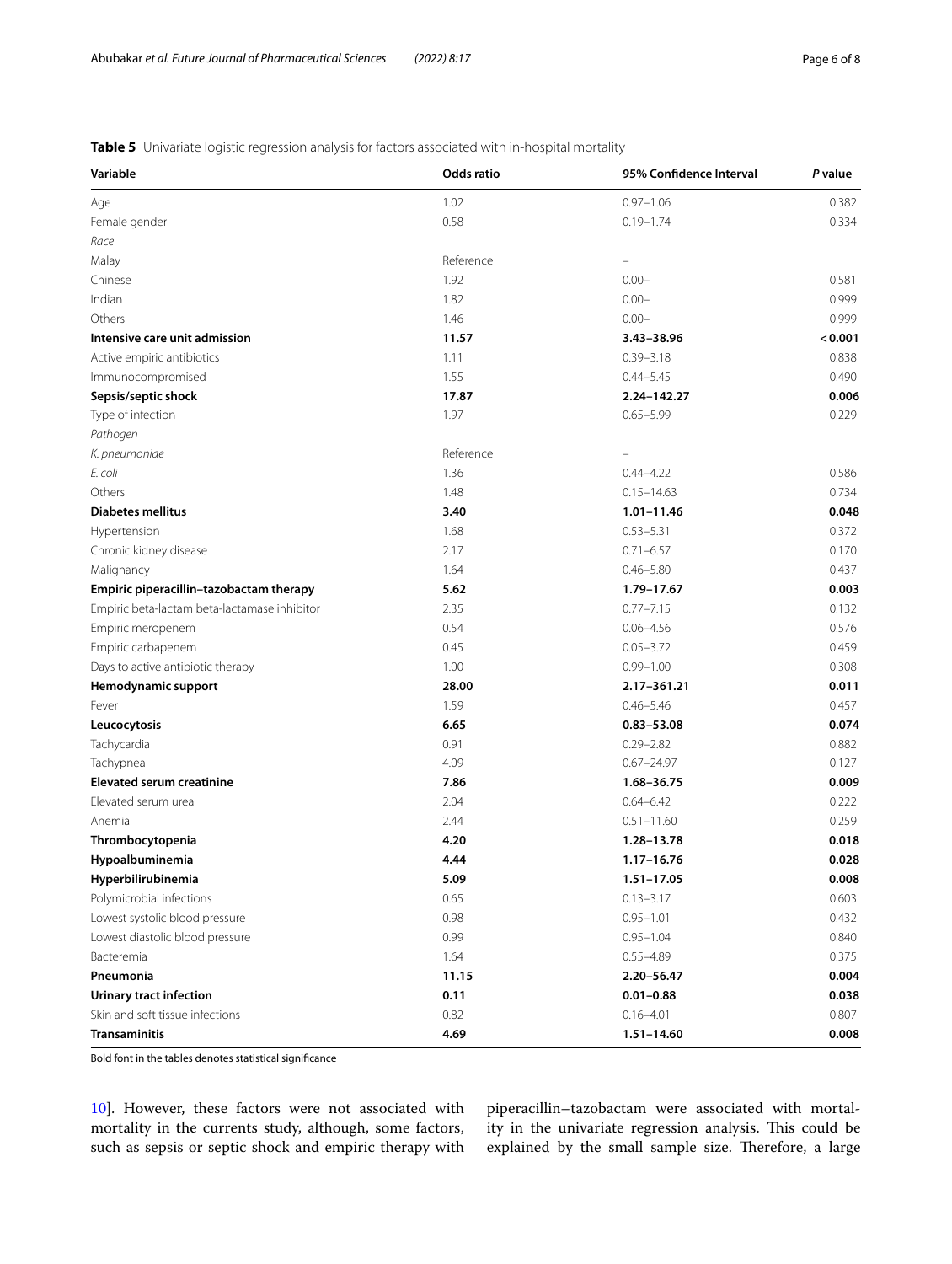<span id="page-6-3"></span>**Table 6** Multivariate logistic regression analysis for factors associated with in-hospital mortality

| Variable                                 | Adjusted<br>odds ratio | 95%<br>Confidence<br>Interval | P value |
|------------------------------------------|------------------------|-------------------------------|---------|
| Intensive care unit admission            | 8.75                   | 1.05-72.75                    | 0.045   |
| Sepsis/septic shock                      | 13.80                  | $0.78 - 243.21$               | 0.073   |
| Hyperbilirubinemia                       | 2.27                   | $0.14 - 35.30$                | 0.556   |
| Pneumonia                                | 17.53                  | $0.97 - 315.04$               | 0.052   |
| Urinary tract infection                  | 0.15                   | $0.00 - 3.48$                 | 0.240   |
| <b>Diabetes mellitus</b>                 | 9.85                   | 1.04-93.09                    | 0.046   |
| Empiric piperacillin-tazobactam          | 2.87                   | $0.27 - 29.76$                | 0.376   |
| Flevated total white blood cell<br>count | 3.00                   | $0.18 - 48.99$                | 0.440   |
| Flevated serum creatinine                | 1.60                   | $0.19 - 13.21$                | 0.660   |
| Thrombocytopenia                         | 6.58                   | $0.57 - 75.53$                | 0.130   |
| Hypoalbuminemia                          | 2.35                   | $0.13 - 40.02$                | 0.554   |
| Transaminitis                            | 2.43                   | $0.29 - 20.38$                | 0.413   |

Bold font in the tables denotes statistical signifcance

multicentre study is being planned to examine the association between these factors and mortality in patients diagnosed with ESBL positive *enterobacteriaceae* infections. The current study revealed that presence of diabetes mellitus among patients diagnosed with ESBL positive *enterobacteriaceae* infections was independently associated with mortality. This may be due to immune impairment in patients with diabetes mellitus as a result of the hyperglycemic environment [\[24](#page-7-18)]. Therefore, adequate glycemic control is important to improve treatment outcomes among diabetes mellitus patients infected with ESBL-positive infection.

Due to some limitations, the fndings should be interpreted with caution. This is a retrospective single-centre study with a relatively small sample size, which may afect the validity and generalizability of the results. However, the study sheds light on the treatments, mortality rate, and risk factors associated with mortality among patients diagnosed with ESBL-positive *enterobacteriaceae* infections in Malaysia. A large multicentre study is recommended to investigate treatment approaches used and to identify potential antimicrobial stewardship service opportunities.

#### **Conclusions**

There is a high rate of inactive empiric antibiotic use and excessive use of carbapenems for defnitive therapy in ESBL-positive *enterobacteriaceae* infections including those with urinary tract infections and community-acquired infections. The mortality rate is relatively high among patients diagnosed with

ESBL-positive *enterobacteriaceae* infections and is associated with intensive care unit admission and diabetes mellitus. Antibiotic stewardship is recommended to promote early active empiric antibiotic administration and to decrease carbapenem use in patients with ESBL positive *enterobacteriaceae* infections.

#### **Abbreviations**

CLSI: Clinical and Laboratory Standards Institute.; SPSS: Statistical Package for the Social Sciences.; ESBL: Extended Spectrum Beta-Lactamase.; ICU: Intensive care unit; OR: Odds ratio; AOR: Adjusted odds ratio; CI: Confdence interval.

#### **Authors' contributions**

AU and BT conceived the idea and designed the study. AU collected the data. AU and BT analyzed and interpreted the data. AU and FUK drafted the manuscript. BT, MHE, and SASS reviewed the manuscript draft. The author read and approved the fnal manuscript.

#### **Funding**

This research did not receive any specifc grant from funding agencies in the public, commercial, or not-for-proft sectors.

#### **Availability of data and materials**

All data generated or analyzed during this study are included in this published article.

#### **Declarations**

#### **Ethics approval and consent to participate**

The study protocol was approved by the IIUM Research Ethics Committee with the following reference number: IIUM/504/14/11/2/IREC 2020-092. Consent was waived due to the retrospective nature of the study.

#### **Consent for publication**

Not applicable.

#### **Competing interests**

The author declare that there is no competing interests.

#### **Author details**

<sup>1</sup> Discipline of Clinical Pharmacy, School of Pharmaceutical Sciences, Universiti Sains Malaysia, 11800 Minden, Penang, Malaysia. <sup>2</sup>National Poison Centre, School of Pharmaceutical Sciences, Universiti Sains Malaysia, 11800 Penang, Malaysia. <sup>3</sup> Department of Pharmacy Practice, Faculty of Pharmacy, International Islamic University Malaysia, 25200 Kuantan, Pahang, Malaysia. <sup>4</sup>Department of Pharmacy Administration and Clinical Pharmacy, Xian Jiaotong University, Xi'an 710061, China.

#### Received: 16 November 2021 Accepted: 30 January 2022 Published online: 10 February 2022

#### **References**

- <span id="page-6-0"></span>1. Vardakas KZ, Tansarli GS, Rafailidis PI, Falagas ME (2012) Carbapenems versus alternative antibiotics for the treatment of bacteraemia due to Enterobacteriaceae producing extended-spectrum β-lactamases: a systematic review and meta-analysis. J Antimicrob Chemother 67(12):2793–2803
- <span id="page-6-1"></span>2. Gutiérrez-Gutiérrez B, Pérez-Galera S, Salamanca E, De Cueto M, Calbo E, Almirante B, Viale P, Oliver A, Pintado V, Gasch O, Martínez-Martínez L (2016) A multinational, preregistered cohort study of β-lactam/βlactamase inhibitor combinations for treatment of bloodstream infections due to extended-spectrum-β-lactamase-producing Enterobacteriaceae. Antimicrob Agents Chemother 60(7):4159–4169
- <span id="page-6-2"></span>3. Gutierrez-Gutiérrez B, Rodríguez-Baño J (2019) Current options for the treatment of infections due to extended-spectrum